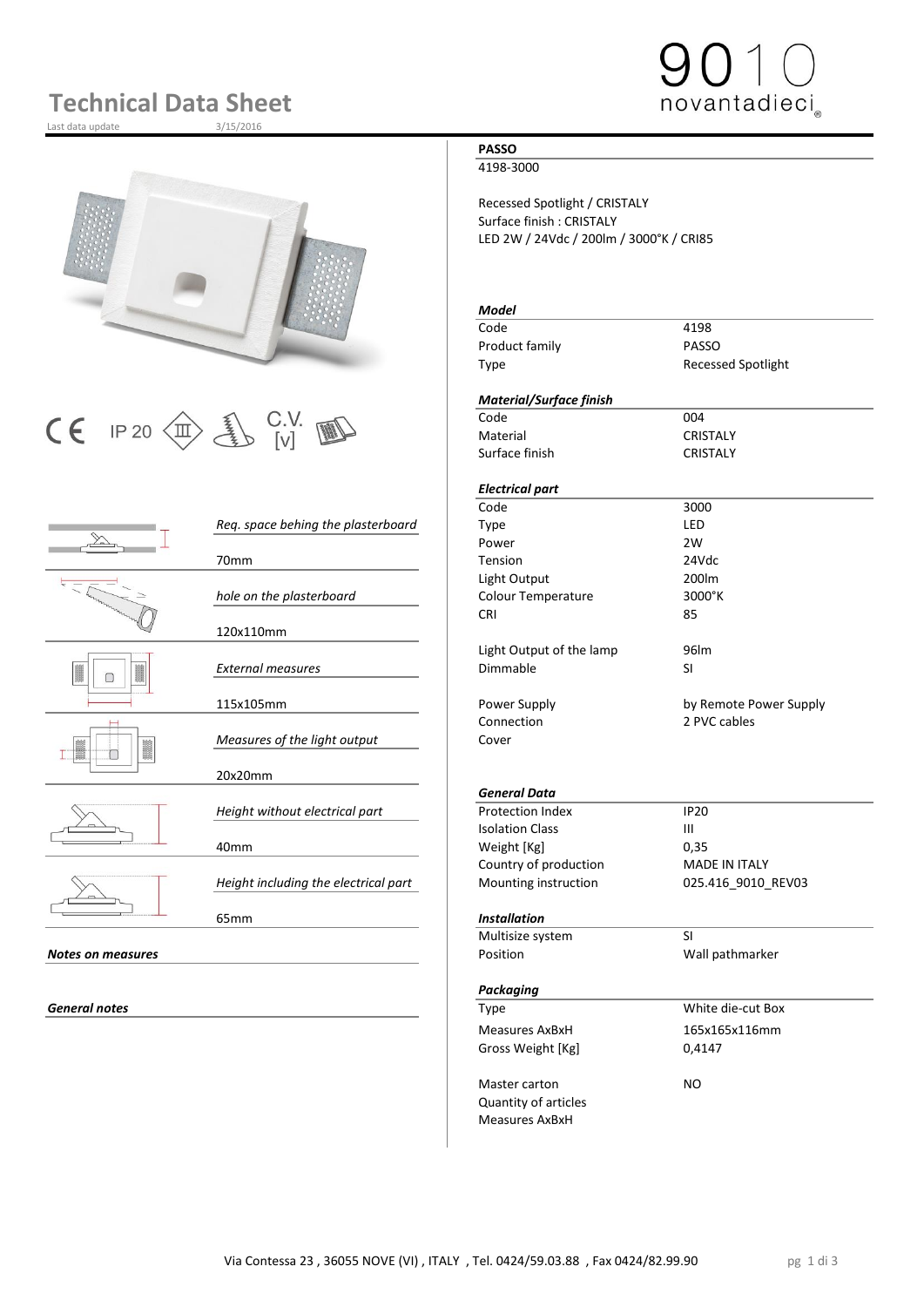## **Technical Data Sheet**



#### 4198-3000

#### **Fotometric Data**



|        | . |  |
|--------|---|--|
| sories |   |  |

### *Housing Box for Brickwork*



 *Measures* 105X115X70mm  *Measures of the hole on Brickwork* 135X145X80mm

### *Standard Power Supply*





 *Measures* 130x42x23mm *Measures* 167x45x30mm *Measures* 157x54x36mm  *Power* 12W *Power* 36W *Power* 60W  *Input* 220-240V~W *Input* 220-240V~W *Input* 220-240V~W  *Output* 24Vdc *Output* 24Vdc *Output* 24Vdc

*Colour Temperature* 3000°K *CRI* 85

*Lamp Light Output* 48%<br>*Light Output of the lamp* 96lm **Light Output of the lamp** *Beam Angle* 42° *Beam Inclination* 50°



*Electrical part* 3000\_A *Illuminance 0.3m 763lux Power* 2W *0.5m 275lux Light Output* 200lm *1m 69lux*

### *Dimmable Power Supply*



*Code* 026.219 **Code** 026.209<br> *Measures* 155x51x26mm *Measures* 125x82x29mm  *Measures* 155x51x26mm *Measures* 125x82x29mm *Power* 21,6W **Power** 60W  *Input* 220-240V~W *Input* 220-240 V~W  *Output* 24Vdc *Output* 24Vdc  *Dimmable* PUSH/0-10V/DALI *Dimmable* PUSH/1-10V